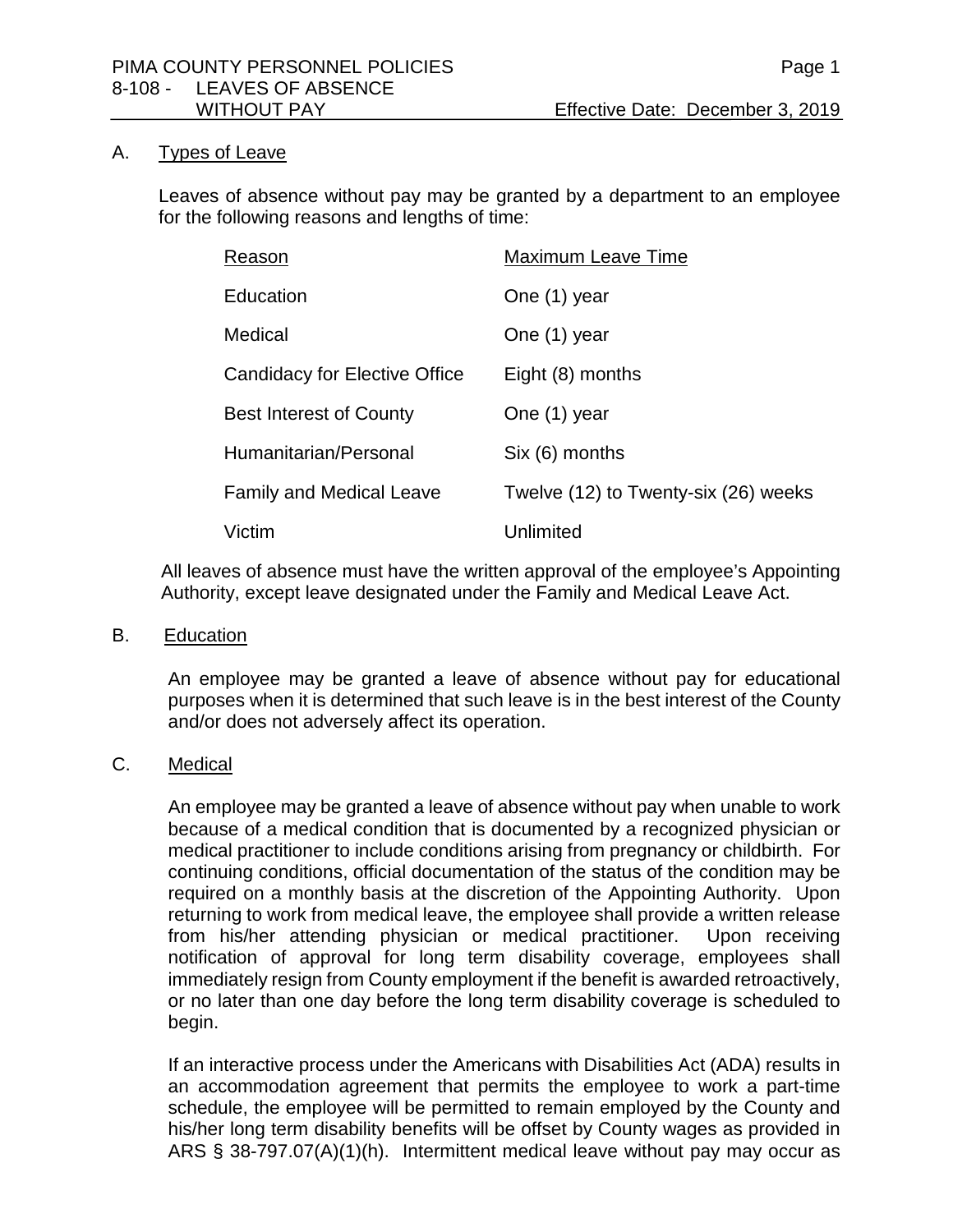an ADA accommodation as determined by Federal law and regulations under the ADA or due to a serious medical condition as determined by Human Resources and may be interspersed with paid time. The ADA is set out by administrative procedures which comply with the Americans with Disabilities Act.

### D. Candidacy for Elective Office

When an employee files petitions of candidacy for an elective office for which there is monetary compensation, the employee shall be placed on a leave of absence without pay.

When an employee files petitions of candidacy for an elective office for which there is not monetary compensation, to include School Board Member, the employee may be placed on a leave of absence without pay if:

- 1. It is determined by the Appointing Authority that the employee's election activities prevent the employee from performing assigned County duties, or
- 2. The election activities adversely affect the operation of the department.

### E. Best Interest of County

With the full concurrence of the employee and the Appointing Authority and the approval of the County Administrator, an employee may be placed on a leave of absence without pay if it is determined that such leave is in the best interest of the County.

#### F. Humanitarian/Personal Reasons

An employee may be granted a leave of absence without pay for humanitarian or personal reasons when it is determined that undue hardship to the employee would otherwise result and that the operation of the department would not be adversely affected or to supplement bereavement leave pursuant to 8-107 E.4. Humanitarian/personal leave includes a leave of absence due to the birth and/or adoption of a child and the serious illness of a child, stepchild, foster child, grandchild, spouse, mother, father, grandparent, domestic partner and/or the child of the domestic partner, as established by affidavit once a year or more often if a relationship has changed in that calendar year or must have a current affidavit on file with the Human Resources Department for the domestic partner or child of the domestic partner enrolled under the County's health benefits plan.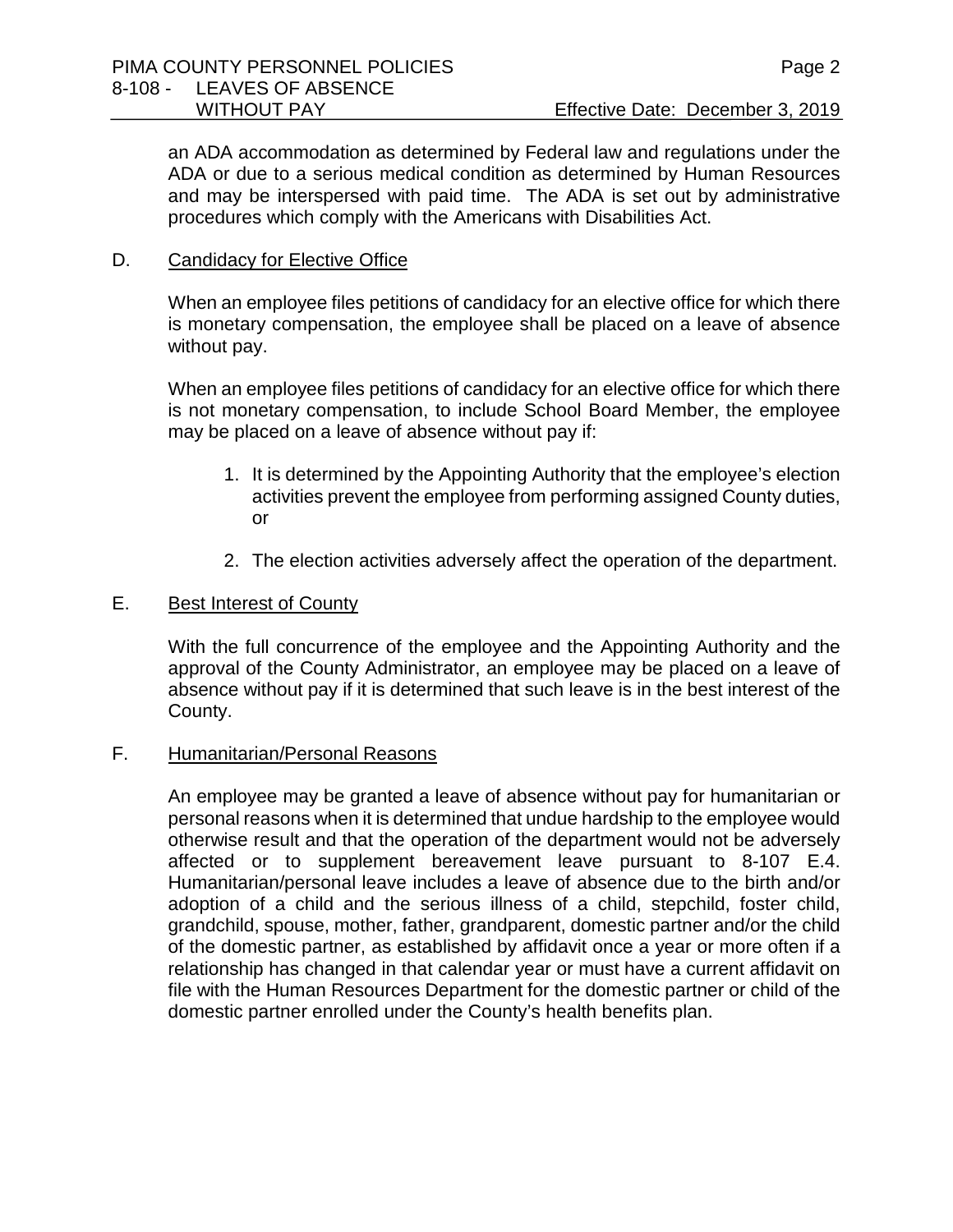WITHOUT PAY **Effective Date: December 3, 2019** 

### G. Family and Medical Leave Act (FMLA) Leave

- 1. Family and Medical Leave: An employee may be granted a leave of absence without pay as determined by Federal law and regulations under the FMLA. The FMLA is set out by administrative procedures which comply with the Family and Medical Leave Act.
- 2. Military Family Leave: The federal FMLA entitles eligible employees to take leave for a covered family member's service in the Armed Forces as established in the Federal law and regulations.
- 3. The employee is required to use accrued sick and/or annual leave banks and compensatory time concurrent with FMLA unpaid leave and pursuant to administrative procedures. This applies to all eligible exempt and nonexempt employees on intermittent or continuous FML.
- H. Victim Leave
	- 1. General Conditions
		- a. An employee may be granted a leave of absence without pay for an unlimited amount of time under the provisions of the Arizona Victim Leave Law, ARS § 8-420 and § 13-4439, if the employee is a "victim" of a crime. The leave of absence shall be granted for the employee to attend all court proceedings involving the perpetrator(s) of the crime(s) against the employee.

Exception: an employee's time may be limited if it creates an undue hardship, as defined by the statute, for the County.

- b. The employee shall maintain all seniority rights while absent from employment under these provisions.
- c. All records regarding an employee's victim leave shall be considered confidential and maintained in a separate department personnel file.
- 2. Eligibility: to be eligible for victim leave, an employee must have been the victim of a juvenile offense or adult crime.
	- a. "Victim" is defined as a person against whom the delinquent act or criminal offense has been committed, or if the person/victim is killed or incapacitated, the person's immediate family or lawful representative.
		- (1) "Immediate family" means a victim's spouse, parent, child, sibling, grandparent or lawful guardian.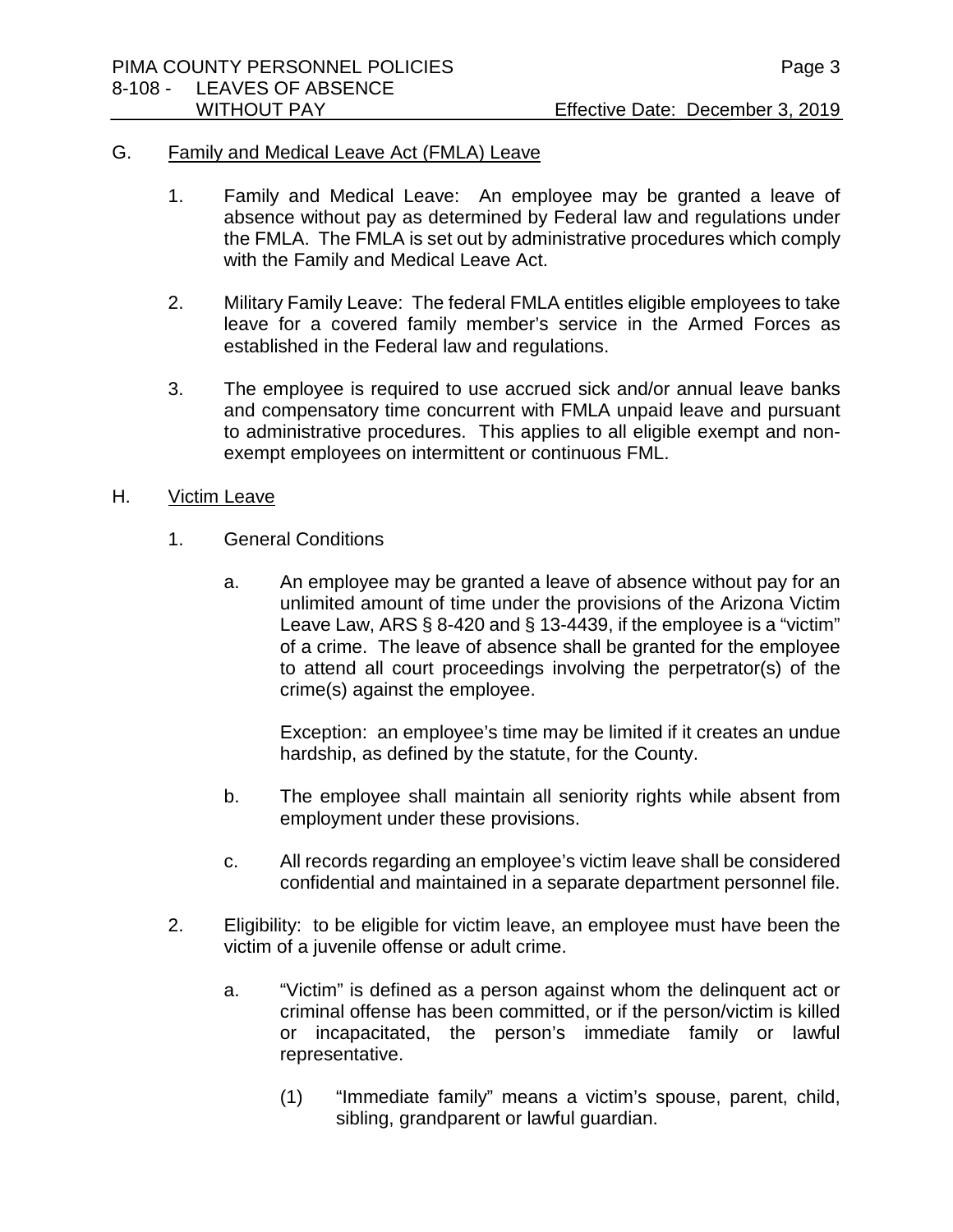Effective Date: December 3, 2019

- 2. a. (2) "Lawful representative" means a person who is designated by the victim or appointed by the court to act in the best interests of the victim.
	- b. Exception: a family member is not entitled to take victim leave who is in custody for an offense or is the accused.
- 3. Employee's option for pay: victim leave is unpaid, unless the employee elects to use accrued sick and/or annual leave, or compensatory time, none of which need be exhausted before victim leave begins.
- 4. Department requirements: at the conclusion of the leave period, the department shall assign the employee to the same or an equivalent position with the same pay, benefits and working conditions. An employee has no greater right to restoration or to other benefits than if the employee had been continuously employed during the leave period.
- 5 Leave request procedure: an eligible employee shall provide the Department with the following documentation before victim leave is granted:
	- a. A copy of the notice from law enforcement or the prosecutor regarding the employee's status as a crime victim; and
	- b. A copy, if applicable, of the notice of any scheduled proceeding.

## I. General Provisions

- 1. An employee shall submit his/her request for a leave of absence without pay at least two (2) weeks in advance of such leave, unless such advance time is not practicable, or is reduced or waived by the department. The employee must also make arrangements with Human Resources regarding continuation of and payment for group insurance. Approval must be obtained before such leave begins.
- 2. Annual leave and sick leave shall not accrue while an employee is on a leave of absence without pay, including continuous FML, unless the employee is using his/her own leave banks. Employees on intermittent or reduced schedule leave under FMLA, on intermittent medical leave or on intermittent victim leave shall accrue annual and sick leave based on the number of regular hours paid in the same pay period during which leave is used, including all hours of the employee's own leave and/or time worked. Unpaid hours will not be calculated nor applied for the purpose of determining annual and sick leave accruals.
- 3. An employee on a leave of absence without pay, who is not using his/her accrued leave banks, shall not receive pay for holidays.